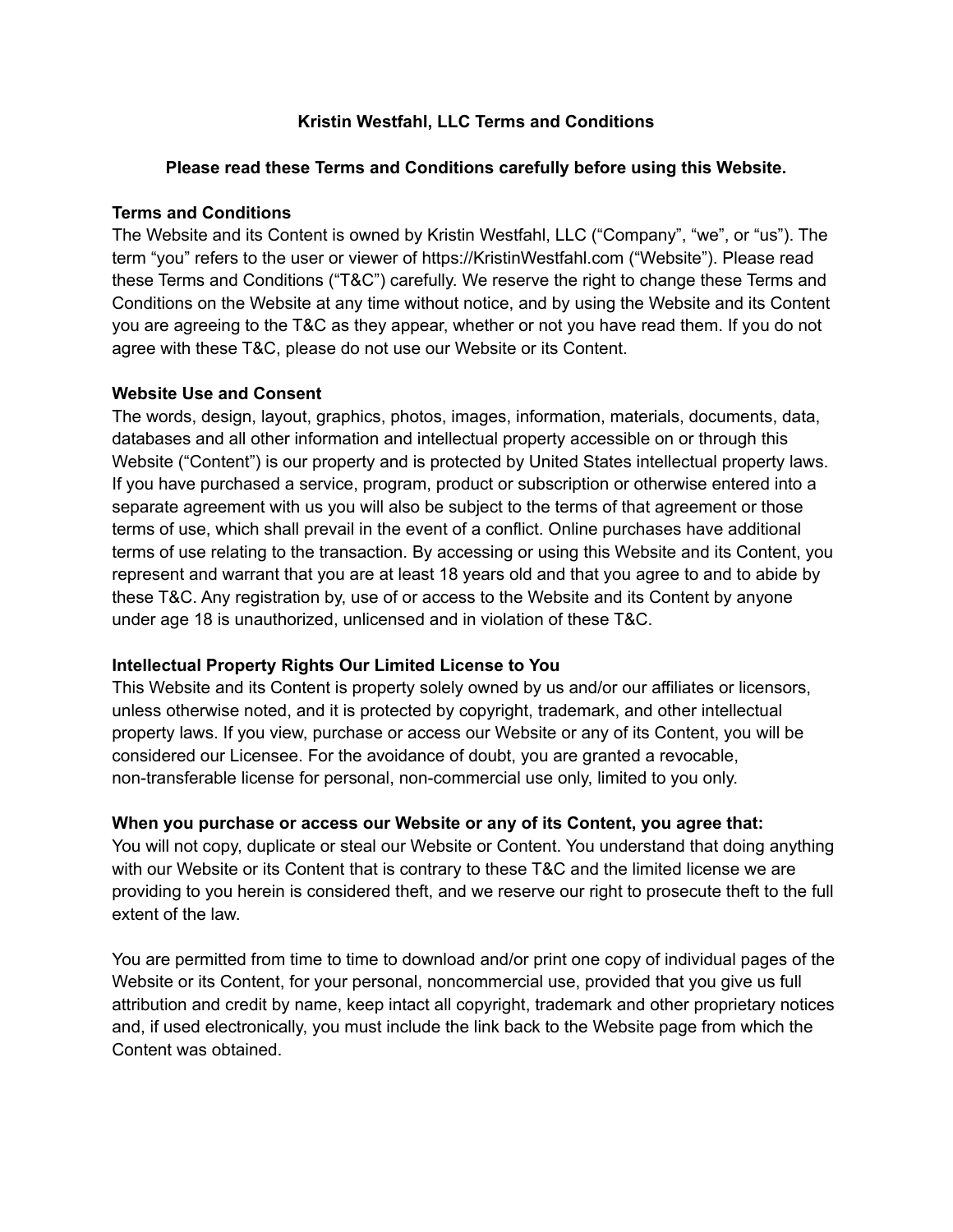You may not in any way at any time use, copy, adapt, imply or represent that our Website or its Content is yours or created by you. By downloading, printing, or otherwise using our Website Content for personal use you in no way assume any ownership rights of the Content – it is still our property.

You must receive our written permission before using any of our Website Content for your own business use or before sharing with others. This means that you may not modify, copy, reproduce, republish, upload, post, transmit, translate, sell, market, create derivative works, exploit, or distribute in any manner or medium (including by email, website, link or any other electronic means) any Website Content because that is considered stealing our work.

We are granting you a limited license to enjoy our Website and its Content for your own personal use, not for your own business/commercial use or in any that earns you money, unless we give you written permission that you may do so.

As a Licensee, you understand and acknowledge that this Website and its Content have been developed or obtained by us through the investment of significant time, effort and expense, and that this Website and its Content are valuable, special and unique assets of ours which need to be protected from improper and unauthorized use. We clearly state that you may not use this Website or its Content in a manner that constitutes an infringement of our rights or that has not been authorized by us.

The trademarks and logos displayed on our Website or its Content are trademarks belonging to us, unless otherwise indicated. Any use including framing, meta tags or other text utilizing these trademarks, or other trademarks displayed, is strictly prohibited without our written permission.

All rights not expressly granted in these terms or any express written license, are reserved by us.

### **Your License to Us**

By posting or submitting any material on or through our Website such as comments, posts, photos, images or videos or other contributions, you are representing that you are the owner of all such materials and you are at least 18 years old.

When you submit to us or post any comment, photo, image, video or any other submission for use on or through our Website, you are granting us, and anyone authorized by us, an unlimited, royalty-free, perpetual, irrevocable, nonexclusive, unrestricted, worldwide license to use, copy, modify, transmit, sell, exploit, create derivative works from, distribute, and/or publicly perform or display such contributions, in whole or in part, in any manner or medium, now known or developed in the future, for any purpose, and granting us the right to make it part of our current or future Website and its Content. This right includes granting us proprietary rights or intellectual property rights under any relevant jurisdiction without any further permission from you or compensation by us to you.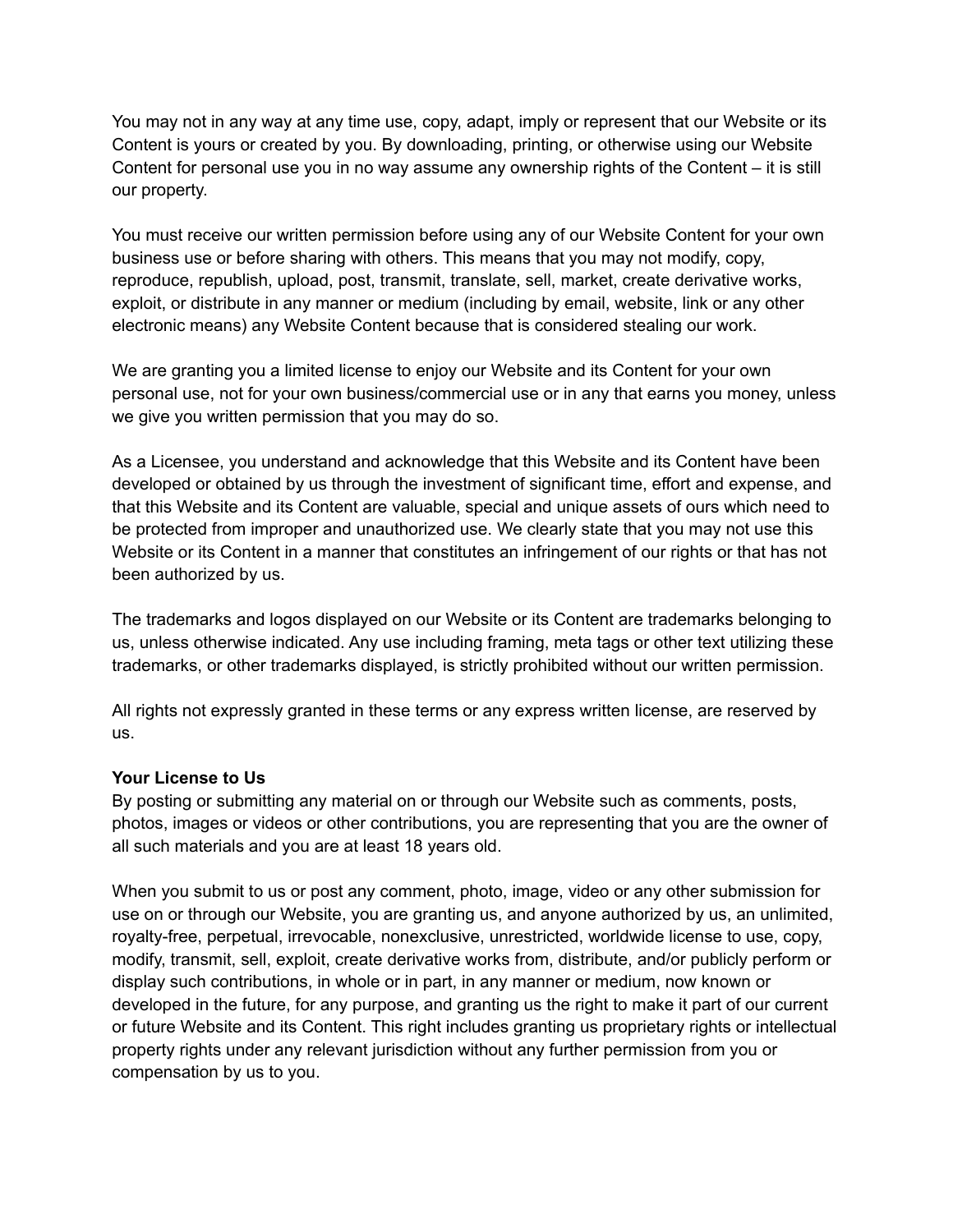You also grant us, and anyone authorized by us, the right to identify you as the author of any of your comments, posts, photos, images, videos or other contributions by name, email address, or screen name. You acknowledge that we have the right but not the obligation to use any contributions from you and that we may elect to cease the use of any such contributions on our Website or in our Content at any time for any reason.

## **Request for Permission to Use Content**

Any request for written permission to use our Content, or any other intellectual property or property belonging to us, should be made BEFORE you wish to use the Content by completing the "Contact Us" form on this Website, or by sending an e-mail to hello@kristinwestfahl.com

We clearly state that you may not use any Content in any way that is contrary to these T&C unless we have given you specific written permission to do so. If you are granted permission by us, you agree to use the specific Content that we allow and ONLY in the ways for which we have given you our written permission. If you choose to use the Content in ways that we do not specifically give you written permission, you agree now that you will be treated as if you had copied, duplicated and/or stolen such Content from us, and you consent to immediately stop using such Content and to take whatever actions as we may request and by the methods and in the time frame that we prescribe to protect our intellectual property and ownership rights in our Website and its Content.

## **Personal Responsibility and Assumption of Risk**

As a Licensee, you agree that you are using your own judgment in using our Website and its Content and you agree that you are doing so at your own risk. You agree and understand that you assume all risks and no results are guaranteed in any way related to this Website and/or any of its Content. This Website and its Content are merely to provide you with education and tools to help you make your own decisions for yourself. You are solely responsible for your actions, decisions and results based on the use, misuse or non-use of this Website or any of its Content.

### **Disclaimer**

Our Website and its Content are for informational and educational purposes only. To the fullest extent permitted by law, we expressly exclude any liability for any direct, indirect or consequential loss or damage incurred by you or others in connection with our Website and its Content, including without limitation any liability for any accidents, delays, injuries, harm, loss, damage, death, lost profits, personal or business interruptions, misapplication of information, physical or mental disease, condition or issue, physical, mental, emotional, or spiritual injury or harm, loss of income or revenue, loss of business, loss of profits or contracts, anticipated savings, loss of data, loss of goodwill, wasted time and for any other loss or damage of any kind, however and whether caused by negligence, breach of contract, or otherwise, even if foreseeable. You specifically acknowledge and agree that we are not liable for any defamatory, offensive or illegal conduct of any other Website participant or user, including you.

# **Medical Disclaimer**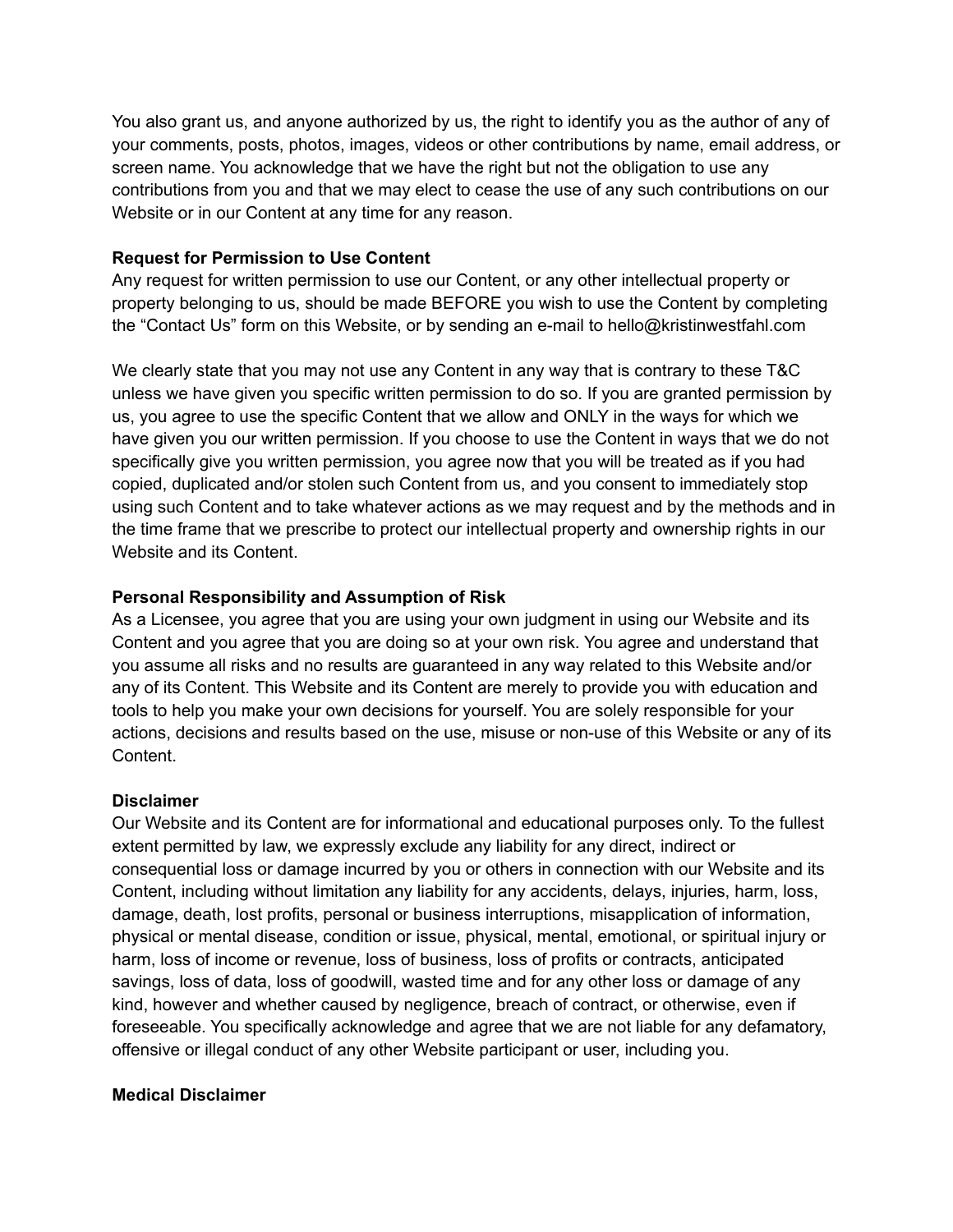This Website and its Content are not to be perceived as or relied upon in any way as medical advice or mental health advice. The information provided through our Website or Content is not intended to be a substitute for professional medical advice, diagnosis or treatment that can be provided by your own physician, nurse practitioner, physician assistant, therapist, counselor, mental health practitioner, licensed dietitian or nutritionist, member of the clergy, or any other licensed or registered health care professional. Do not disregard professional medical advice or delay seeking professional advice because of information you have read on this Website, its Content, or received from us. Do not stop taking any medications without speaking to your physician, nurse practitioner, physician assistant, mental health provider or other health care professional. If you have or suspect that you have a medical or mental health issue, contact your own health care provider promptly. We are not providing health care, medical or nutrition therapy services or attempting to diagnose, treat, prevent or cure in any manner whatsoever any physical ailment, or any mental or emotional issue, disease or condition. We are not giving medical, psychological, or religious advice whatsoever.

### **Legal and Financial Disclaimer**

This Website and its Content are not to be perceived or relied upon in any way as business, financial or legal advice. The information provided through our Website and its Content is not intended to be a substitute for professional advice that can be provided by your own accountant, lawyer, or financial advisor. We are not giving financial or legal advice in any way. You are hereby advised to consult with your own accountant, lawyer or financial advisor for any and all questions and concerns you have regarding your own income and taxes pertaining to your specific financial and/or legal situation. You agree that we are not responsible for your earnings, the success or failure of your business decisions, the increase or decrease of your finances or income level, or any other result of any kind that you may have as a result of information presented to you through our Website or its Content. You are solely responsible for your results.

### **Earnings Disclaimer**

You acknowledge that we have not and do not make any representations as to the health physical, mental, emotional, spiritual or health benefits, future income, expenses, sales volume or potential profitability or loss of any kind that may be derived as a result of your use of this Website or its Content. We cannot and do not guarantee that you will attain a particular result, positive or negative, financial or otherwise, through the use of our Website or its Content and you accept and understand that results differ for each individual. We also expressly disclaim responsibility in any way for the choices, actions, results, use, misuse or non-use of the information provided or obtained through the use of our Website or its Content. You agree that your results are strictly your own and we are not liable or responsible in any way for your results.

#### **Warranties Disclaimer**

We make no warranties as to our website or its content. You agree that our website and its contents are provided "as is'' and without warranties of any kind either express or implied. To the fullest extent permissible pursuant to the applicable law, we disclaim all warranties, express or implied, including, but not limited to, implied warranties of merchantability, fitness for a particular purpose, and non-infringement. We do not warrant that the website or its content will be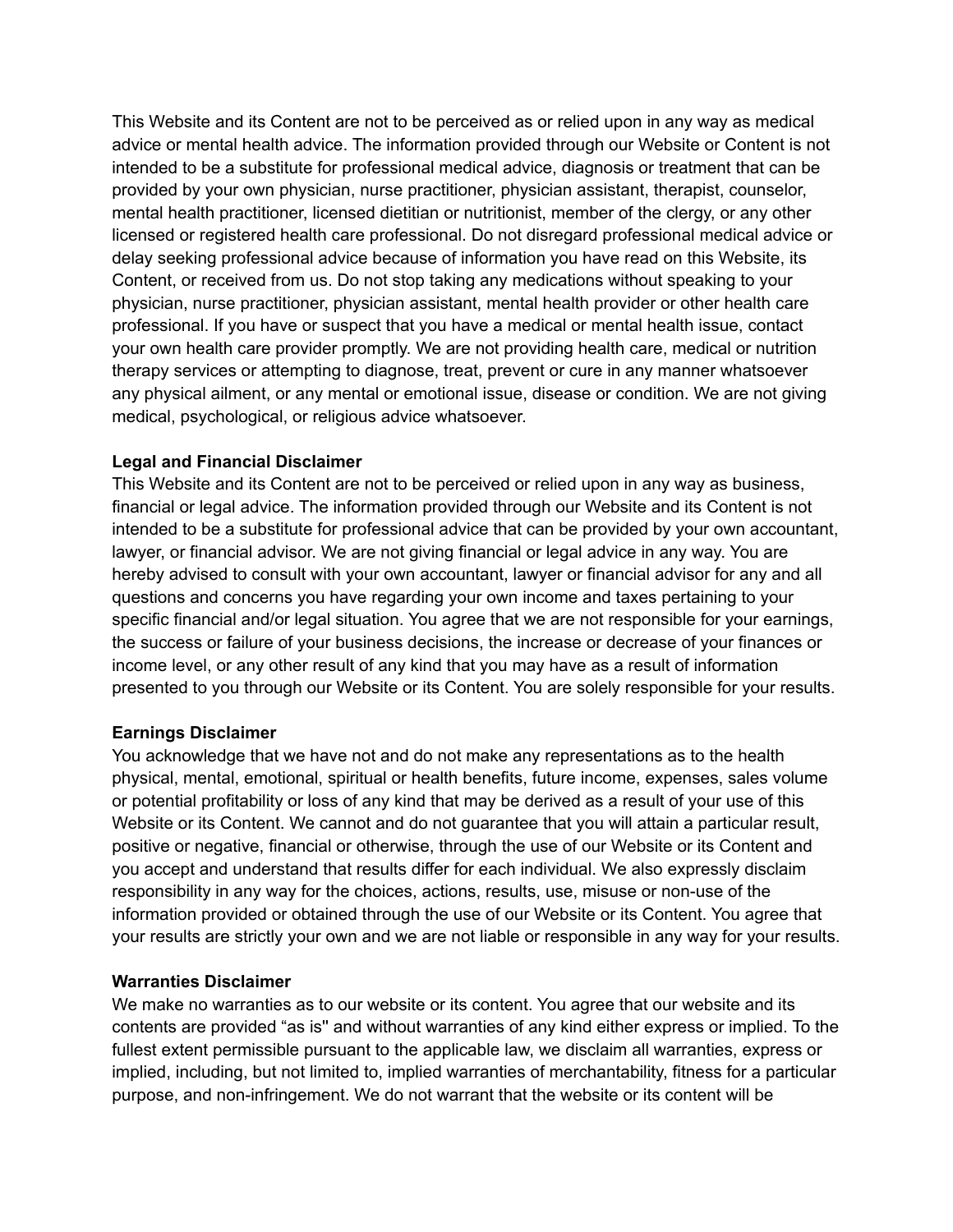functional, uninterrupted, correct, complete, appropriate, or free of errors, that defects will be corrected, or that any part of the website content is free of viruses or other harmful components. We do not warrant or make any representations regarding the use or the results of the use of our website or its content or on third-party websites in terms of their correctness, accuracy, timeliness, reliability or otherwise.

## **Technology Disclaimer**

We try to ensure that the availability and delivery of our Website and its Content is uninterrupted and error-free. However, we cannot guarantee that your access will not be suspended or restricted from time to time, including to allow for repairs, maintenance or updates, although, of course, we will try to limit the frequency and duration of suspension or restriction. To the fullest extent permitted by law, we will be not be liable to you for damages or refunds, or for any other recourse, should our Website or its Content become unavailable or access to the them becomes slow or incomplete due to any reason, such as system back-up procedures, internet traffic volume, upgrades, overload of requests to the servers, general network failures or delays, or any other cause which may from time to time make our Website or its Content inaccessible to you.

## **Errors and Omissions**

We make no warranty or guarantee as to the accuracy, timeliness, performance, completeness or suitability of the information on our Website or its Content. Every effort has been made to present you with the most accurate, up-to-date information, but because the nature of scientific research is constantly evolving, we cannot be held responsible or accountable for the accuracy of our content. We assume no liability for errors or omissions on the Website, its Content, or in other information referenced by or linked to the site. You acknowledge that such information may contain inaccuracies or errors to the fullest extent permitted by law.

# **Links to Other Websites**

We may provide links and pointers to other websites maintained by third parties which may take you outside of our Website or its Content. These links are provided for your convenience and the inclusion of any link in our Website or its Content to any other website does not imply our endorsement, sponsorship, or approval of that website or its owner. We do not endorse and we are not responsible for the views, opinions, facts, advice, statements, errors or omissions provided by external resources referenced in our Website or its Content, or their accuracy or reliability. We have no control over the contents or functionality of those websites and so we accept no responsibility for any loss, damage, or otherwise that may arise from your use of them. It is your responsibility to review the terms and conditions and privacy policies of those linked websites to confirm that you understand and agree with those policies.

# **Limitations on Linking and Framing**

You may establish a hypertext link to our Website or Content so long as the link does not state or imply any sponsorship, endorsement, or ownership with our Website or Content and does not state or imply that we have sponsored, endorsed or have ownership rights in your website. However, you may not frame or inline link our Content without our written permission.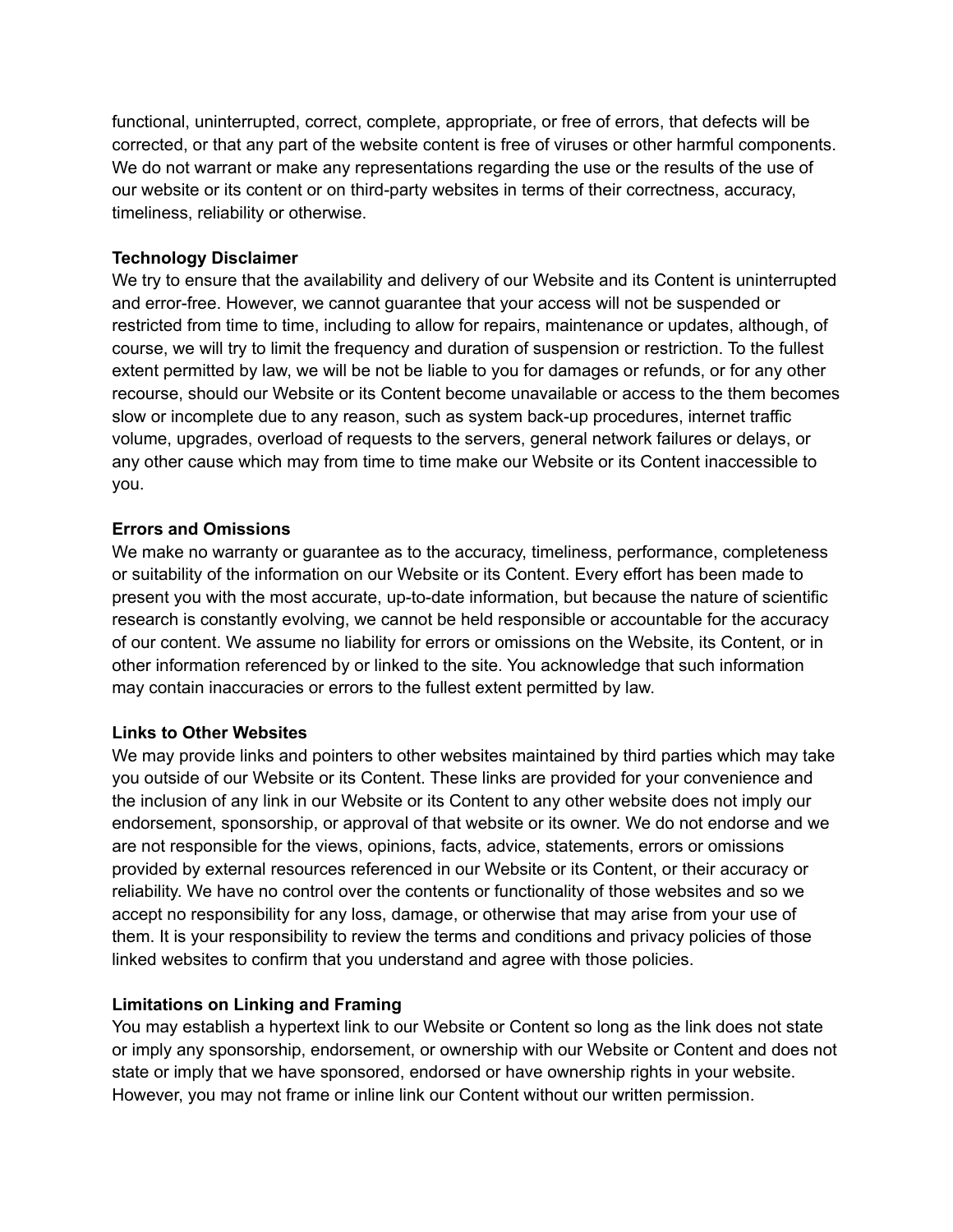By purchasing and/or using our Website and its Content in any way or for any reason, you also implicitly agree to our full Disclaimer which may be found on this Website.

## **Indemnification, Limitation of Liability and Release of Claims Indemnification**

You agree at all times to defend, indemnify and hold harmless our Company, as well as any of our affiliates, agents, contractors, officers, directors, shareholders, employees, joint venture partners, successors, transferees, assignees, and licensees, as applicable, from and against any and all claims, causes of action, damages, liabilities, costs and expenses, including legal fees and expenses, arising out of or related to our Website, its Content or your breach of any obligation, warranty, representation or covenant set forth in these T&C or in any other agreement with us.

## **Limitation of Liability**

We will not be held responsible or liable in any way for the information, products or materials that you request or receive through or on our Website and its Content. We do not assume liability for accidents, delays, injuries, harm, loss, damage, death, lost profits, personal or business interruptions, misapplication of information, physical or mental disease, condition or issue, or otherwise, due to any act or default of anyone or any business, whether owners, staff, agents, joint venture partners, contractors, vendors, affiliates or otherwise, affiliated with us. We do not assume liability for any owners, staff, agents, joint venture partners, contractors, vendors, affiliates or otherwise who are engaged in rendering our Website or its Content, or in any way or in any location. In the event that you use our Website and its Content or any other information provided by us or affiliated with us, we assume no responsibility.

### **Release of Claims**

In no event will we be liable to any party for any type of direct, indirect, special, incidental, equitable or consequential damages for any use of or reliance on our Website and its Content, or on those affiliated with us in any way, and you hereby release us from any and all claims; including, without limitation, those related to lost profits, personal or business interruptions, personal injuries, accidents, misapplication of information, or any other loss, physical or mental disease, condition or issue, or otherwise, even if we are expressly advised of the possibility of such damages or difficulties.

# **Your Conduct**

You are agreeing that you will not use our Website or its Conduct in any way that causes or is likely to cause the Website, Content, or access to them to be interrupted, damaged or impaired in any way. You understand that you are solely responsible for all electronic communications and content sent from your computer to this Website and its Content and to us. You agree to only purchase goods or services for yourself or for another person for whom you are legally permitted to do so or for whom you have obtained the express consent to provide their name, address, method of payment, credit card number, and billing information.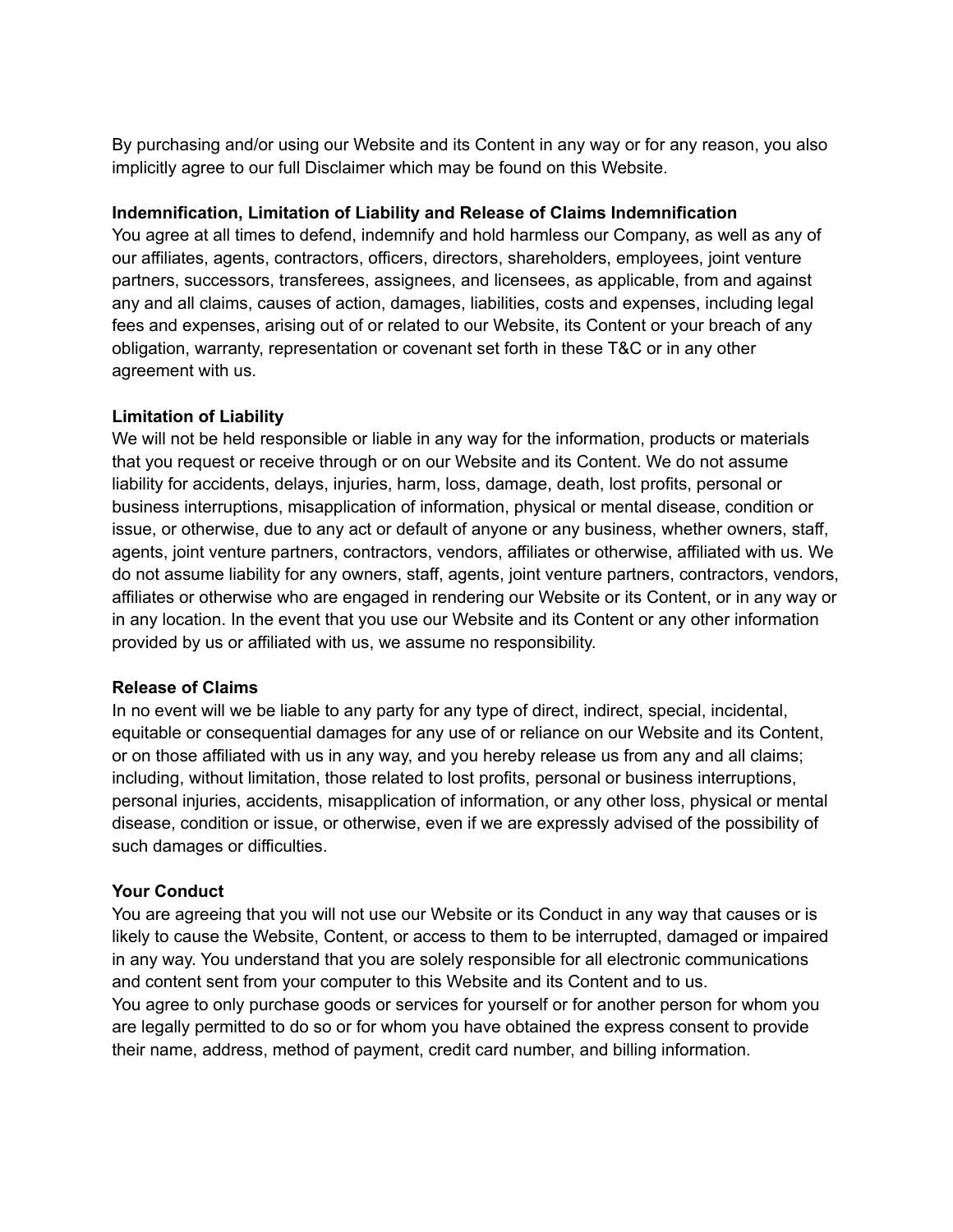You agree to be financially responsible for all purchases made by you or someone acting on your behalf through the Website or its Content. You agree to use the Website and its Content for legitimate, non-commercial purposes only and not for speculative, false, fraudulent, or illegal purposes.

You must use the Website and its Content for lawful purposes only. You agree that you will not use the Website or its Content in any of the following ways:

For fraudulent purposes or in connection with a criminal offence or otherwise carry out any unlawful activity.

To send, use or re-use any material that is illegal, offensive, abusive, indecent, harmful, defamatory, obscene or menacing, threatening, objectionable, invasive of privacy, in breach of confidence, infringing of any intellectual property rights, or that may otherwise may injure others

To send, negatively impact, or infect our Website or its Content with software viruses or any other harmful or similar computer code designed to adversely affect the operation of any computer software or hardware, commercial solicitation, chain letters, mass mailings or any spam, whether intended or not.

To cause annoyance, inconvenience or needless anxiety.

To impersonate any third party or otherwise mislead as to the origin of your contributions.

To reproduce, duplicate, copy or resell any part of our Website or its Content in a way that is not in compliance with these T&C or any other agreement with us.

# **Online Commerce**

Certain sections of the Website or its Content may allow you to make purchases from us or from other merchants. If you make a purchase from us on or through our Website or its Content, all information obtained during your purchase or transaction and all of the information that you give as part of the transaction, such as your name, address, method of payment, credit card number, and billing information, may be collected by both us, the merchant, and our payment processing company.

Your participation, correspondence or business dealings with any affiliate, individual or company found on or through our Website, all purchase terms, conditions, representations or warranties associated with payment, refunds, and/or delivery related to your purchase, are solely between you and the merchant. You agree that we shall not be responsible or liable for any loss, damage, refunds, or other matters of any sort that incurred as the result of such dealings with a merchant.

Payment processing companies and merchants may have privacy and data collection practices that are different from ours. We have no responsibility or liability for these independent policies